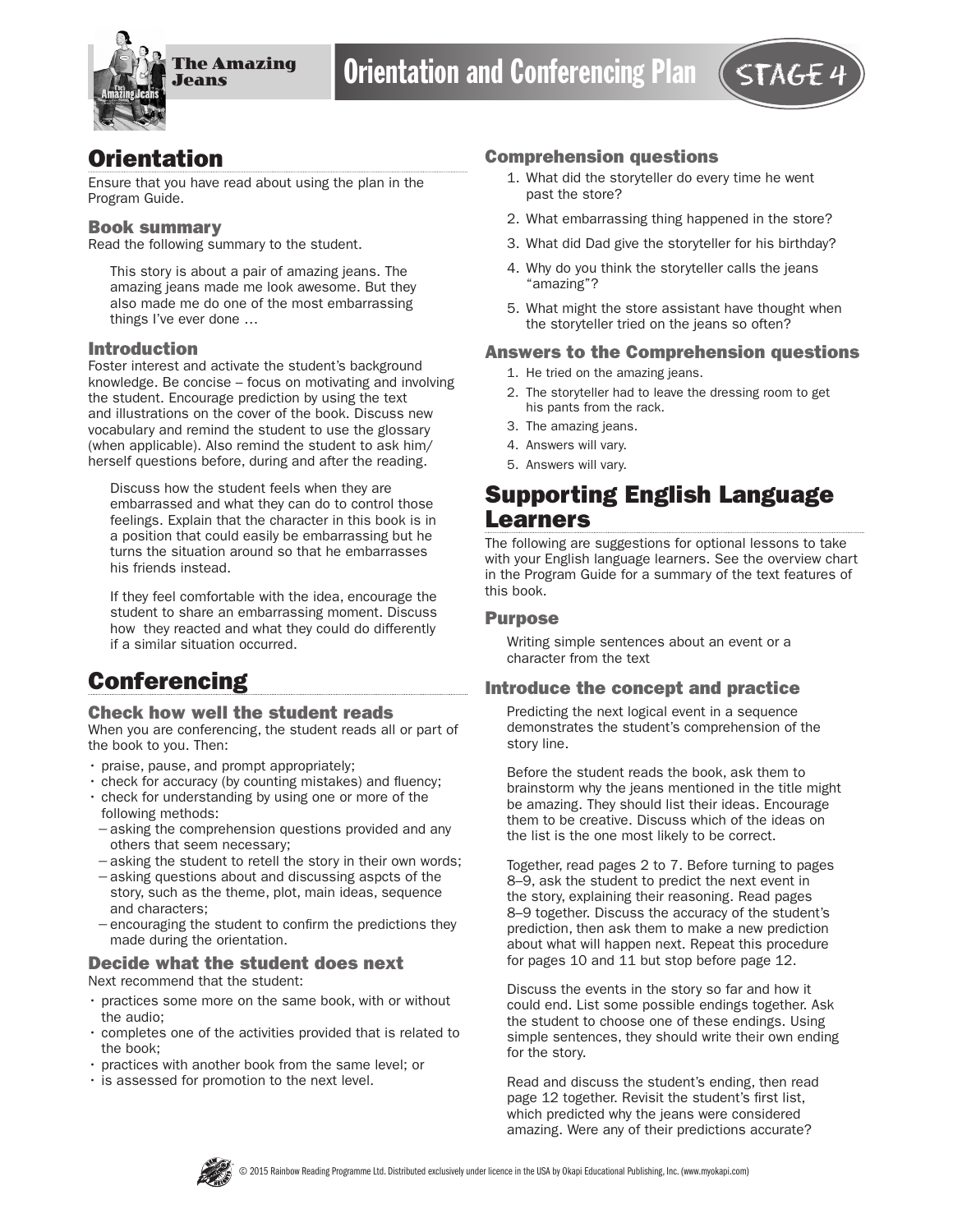

**Cloze Activity** 



Name:.............................................................................................................................. Date:.............................................. **Introduction:** This story is about a pair of amazing jeans. The amazing jeans made me look awesome. But they also made me do one of the most embarrassing things I've ever done … Errors M S This is a true story. It happened to me. \_\_\_\_\_\_\_\_ about a pair of \_\_\_\_\_\_\_\_ jeans that made me \_\_\_\_\_\_\_ awesome. I knew this I tried them on time I went past store. They also made do one of the embarrassing things I've ever . The embarrassing thing happened before my birthday. I'd \_\_\_\_\_\_\_\_ telling Dad for months \_\_\_\_\_\_\_\_ I wanted the jeans. \_\_\_\_\_\_\_ went into the store \_\_\_\_\_\_\_ try them on again. \_\_\_\_\_\_\_ wanted to check that were still there and I still looked awesome \_\_\_\_\_\_\_\_\_ them. Matt and Kyle \_\_\_\_\_\_\_\_ with me, checking that <u>really did look</u> great. <u>took</u> off my old and hung them on \_\_\_\_\_\_ hook in the dressing \_\_\_\_\_\_\_\_\_\_. I pulled on the  $\rule{1em}{0.15mm}$  .

| <b>Accuracy Chart</b> (Exact word replacement only) |              |                    | <b>Errors</b>                                                 |
|-----------------------------------------------------|--------------|--------------------|---------------------------------------------------------------|
| <b>Words Entered</b>                                | <b>Score</b> | Level              | <b>M</b> = Meaning (makes sense) $S = S$ yntax (sounds right) |
| More than 11 correct                                |              | Independent        | Heard o<br>Unseen $\subset$<br>Seen <                         |
| 10 or 11 correct                                    |              | Instructional      | Comments:                                                     |
| Fewer than 10 correct                               |              | <b>Frustration</b> |                                                               |



© 2015 Rainbow Reading Programme Ltd. Distributed exclusively under licence in the USA by Okapi Educational Publishing, Inc. (www.myokapi.com)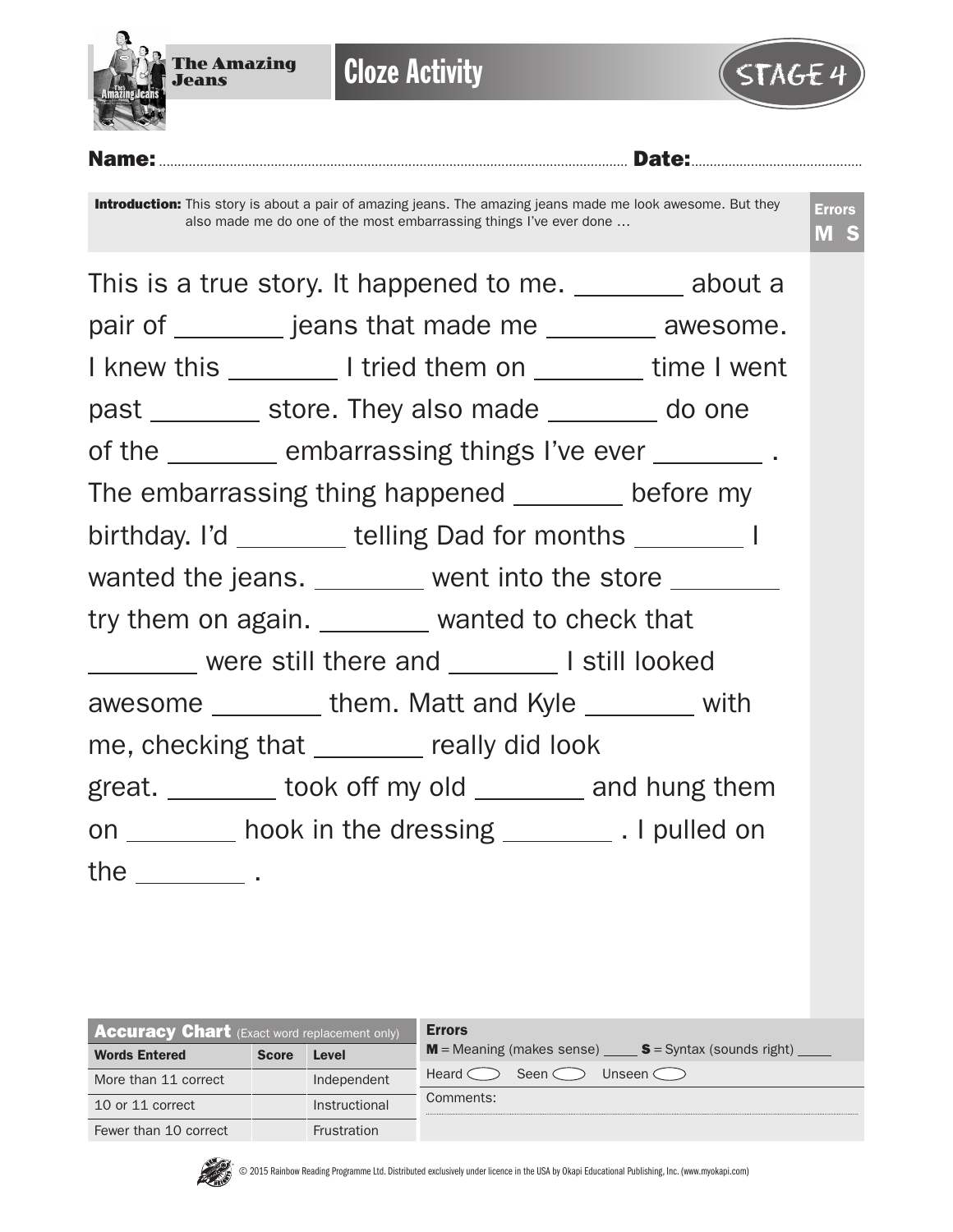

# **Text-Sequencing Activity**

This is a true story. It happened to me. It's about a pair of amazing jeans that made me look awesome. I knew this because I tried them on every time I went past the store. They also made me do one of the most embarrassing things I've ever done. I went into the store with Matt and Kyle to try on the jeans again. I hung my old pants on a hook in the dressing room. I pulled on the jeans. Matt and Kyle thought I looked awesome, too. The store assistant asked me if I would like to buy them. ---------------------I said, "No, not this week, thank you." He put them back on the rack. I reached up to the hook for my own pants. They were gone! Matt and Kyle said they'd seen the store assistant take my old pants and put them on the rack. The assistant thought I had taken two pairs to try on. I asked Matt and Kyle to get my pants for me, but they wouldn't. They were laughing too much. There was no other choice. I opened the dressing room door, and I marched over to the jeans rack. Matt and Kyle went bright red and ran to find my pants for me. Now who was embarrassed! I put on my pants, and I held my head high as I walked out of the store. I never went back there again. But Dad did. He gave me the amazing jeans for my birthday.

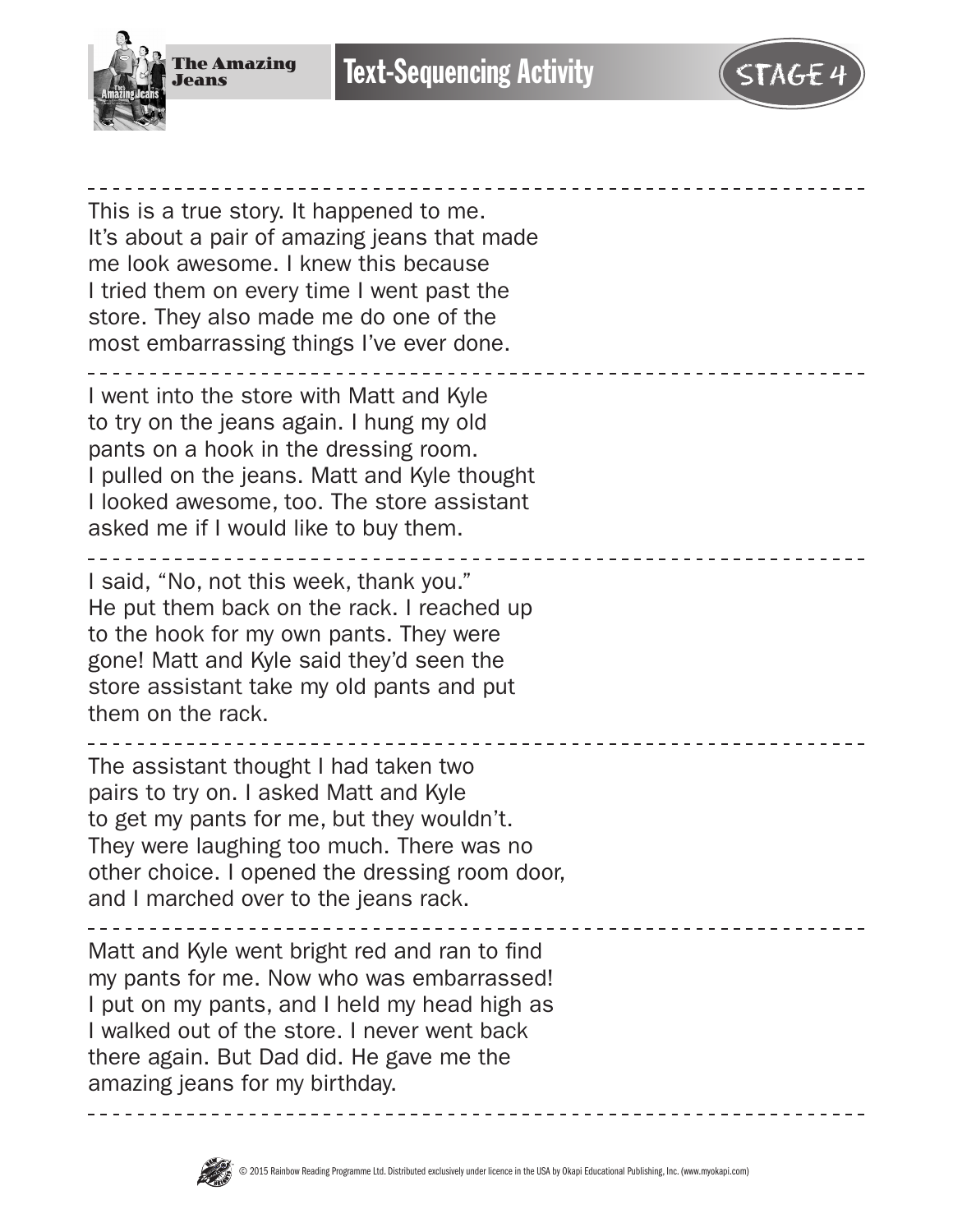The Amazing Jeans

Words can be found in these directions:



The letter in each square can only be used in one word.

Words to find:

| t                                                                    | a           | m            | a                                               | Z           | İ                                               | n           | g           | W                                              | g           | e            | t                                       | I            |
|----------------------------------------------------------------------|-------------|--------------|-------------------------------------------------|-------------|-------------------------------------------------|-------------|-------------|------------------------------------------------|-------------|--------------|-----------------------------------------|--------------|
| r                                                                    | $\mathbf b$ | i            | r                                               | t           | h                                               | $\mathbf d$ | a           | y                                              | n           | e            | W                                       | a            |
| U                                                                    | r           | $\mathbf C$  | h                                               | $\mathbf 0$ | İ                                               | $\mathbf C$ | e           | $\mathbf 0$                                    | $\mathbf b$ | U            | t                                       | U            |
| e                                                                    | e           | d            | $\mathbf S$                                     | t           | $\mathbf 0$                                     | r           | e           | t                                              | r           | y            | j                                       | g            |
| a                                                                    | a           | j            | $\mathbf O$                                     | $\mathbf 0$ | t                                               | h           | e           | r                                              | t           | n            | e                                       | h            |
| h                                                                    | $\mathbf C$ | d            | U                                               | $\mathbf 0$ | r                                               | $\mathbf 0$ | $\mathbf O$ | m                                              | a           | e            | a                                       | İ            |
| a                                                                    | h           | $\mathbf O$  | W                                               | S           | r                                               | $\mathbf 0$ | U           | t                                              | k           | $\mathsf{V}$ | n                                       | $\mathsf{n}$ |
| p                                                                    | e           | i            | e                                               | h           | t                                               | S           | h           | e                                              | e           | e            | S                                       | g            |
| p                                                                    | $\mathbf d$ | $\mathsf{n}$ | r                                               | İ.          | h                                               | a           | $\mathbf d$ | İ                                              | $\mathbf 0$ | r            | t                                       | W            |
| e                                                                    | t           | g            | e                                               | S           | t                                               | h           | e           | m                                              | g           | $\mathsf{V}$ | $\mathbf 0$                             | a            |
| $\mathsf{n}$                                                         | h           | m            | $\mathbf d$                                     | İ.          | $\mathbf d$                                     | I           | $\mathbf 0$ | $\mathbf O$                                    | k           | h            | e                                       | $\mathsf S$  |
| e                                                                    | e           | m            | e                                               | $\mathbf C$ | $\mathbf O$                                     | m           | p           | U                                              | t           | e            | r                                       | r            |
| $\mathsf{d}$                                                         | $\mathbf b$ | e            | $\mathbf C$                                     | a           | U                                               | S           | e           | e                                              | $\mathbf 0$ | p            | e                                       | n            |
| amazing<br>computer<br>had<br>just<br>new<br>reached<br>them<br>were |             | did<br>to    | because<br>happened<br>laughing<br>open<br>room |             | doing<br>high<br>look<br>other<br>store<br>true | birthday    |             | but<br>door<br>his<br>me<br>out<br>take<br>try |             | get<br>the   | choice<br>jeans<br>never<br>over<br>was |              |

Use the letters that are left to make the word that tells what the jeans looked like when they were on................................................................................................................................................................

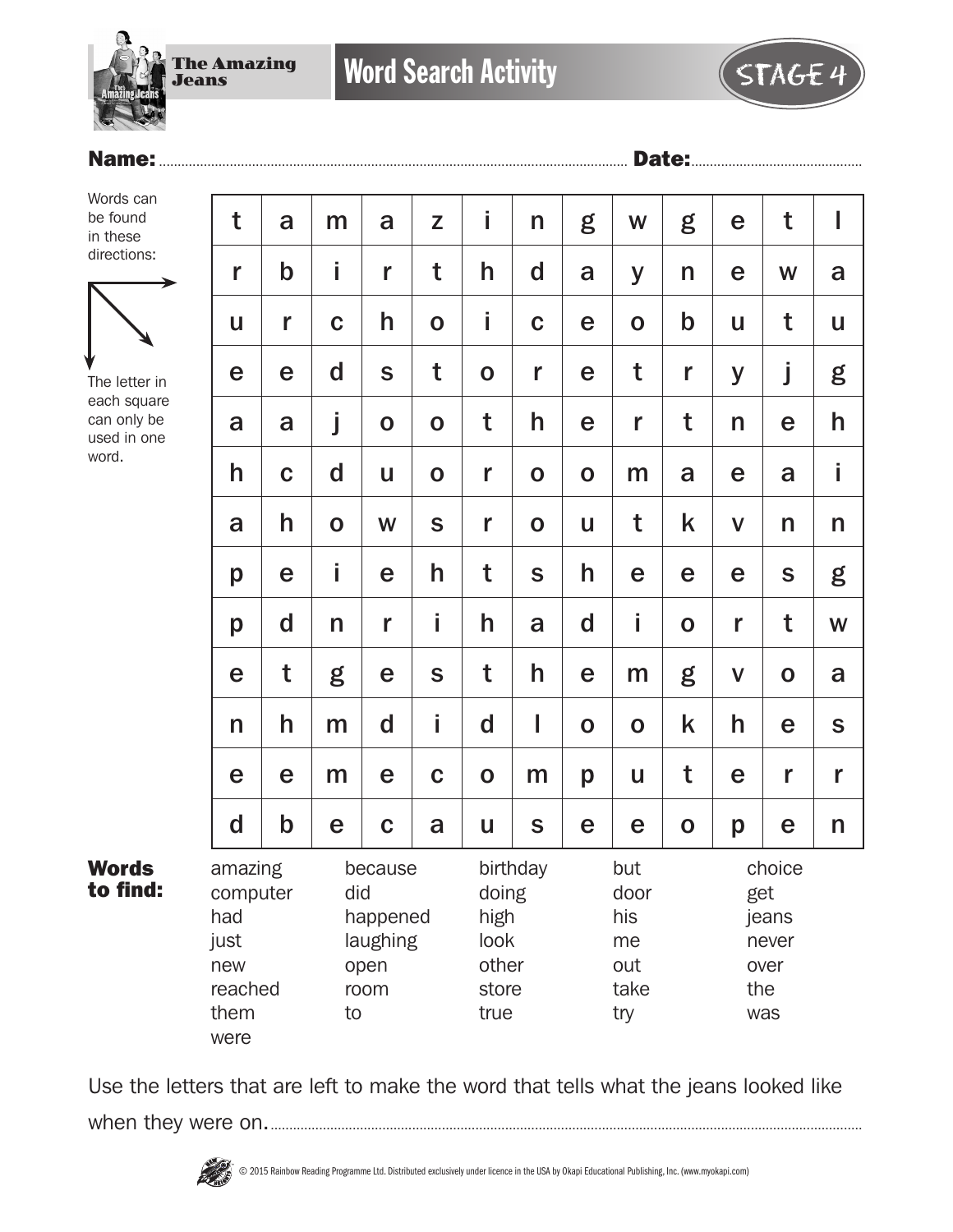

Board Game Activity **STAGE 4** 



 $\begin{array}{|c|c|c|c|}\n\hline\n2 & 3 \\
\hline\n\end{array}$ 

You try on the jeans every time you go past the store. Go forward three spaces.

- \* Spin the numbered spinner.
- $*$  The highest number starts.
- $*$  You need to spin the exact number to move onto the END square.
- START This is a true story about a pair of amazing jeans. 0



© 2015 Rainbow Reading Programme Ltd. Distributed exclusively under licence in the USA by Okapi Educational Publishing, Inc. (www.myokapi.com)